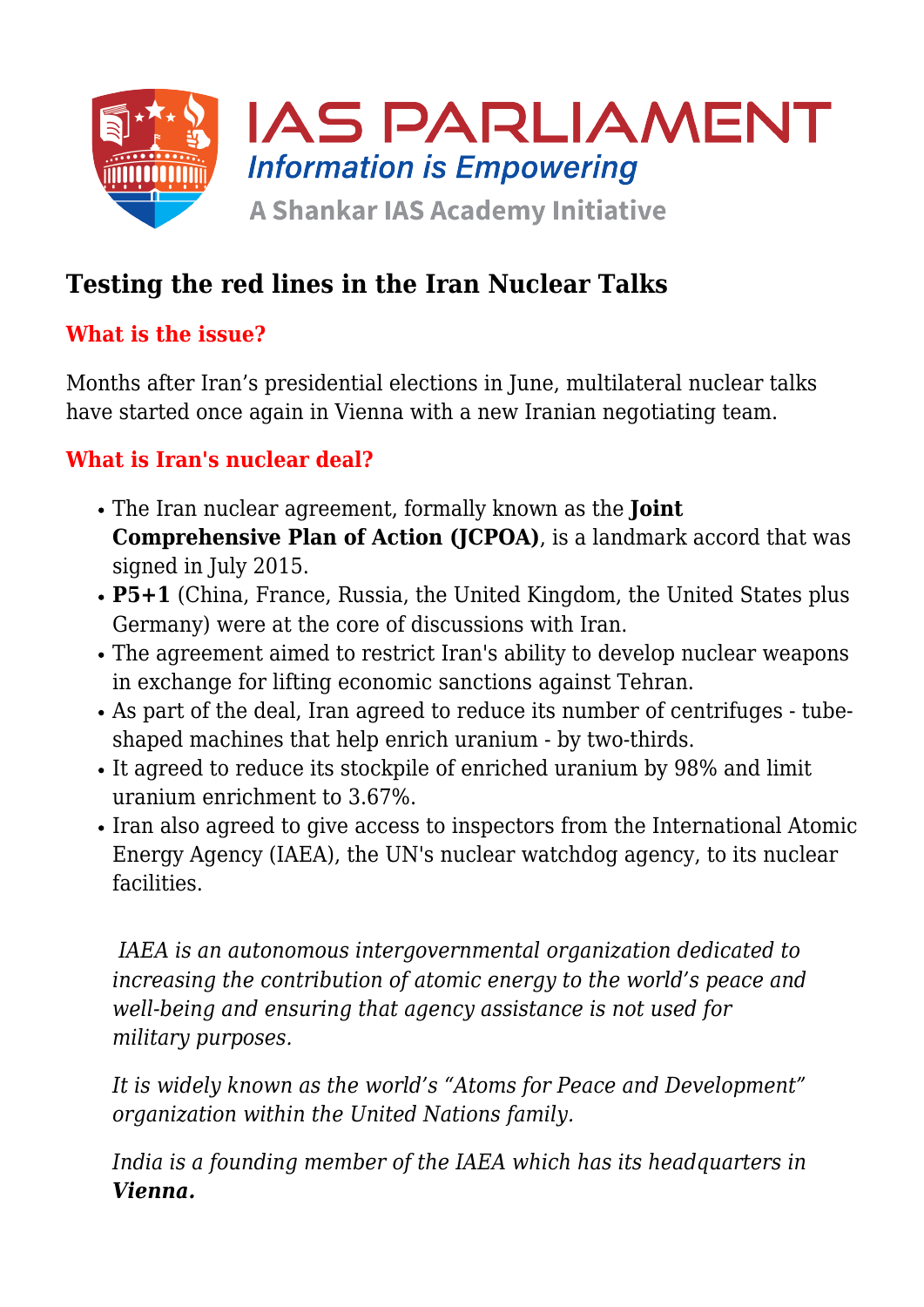# **What is the controversy surrounding the deal?**

- For decades, Iran and the United States have been adversaries with a complicated history that includes
	- A CIA-backed coup in the 1950s
	- A pro-American puppet monarch who was deposed in 1979 in the aftermath of the Islamic revolution
	- The infamous hostage crisis at the US embassy in Tehran.
	- Iranian leaders' constant threats against Israel which is America's most important ally in the Middle East
	- Chants of "death to America" in Iranian streets
	- Iran deal's sunset clauses (restrictions on Iran's centrifuges will be lifted after ten years in 2025, and the restrictions on uranium enrichment will expire in 2030)
	- Pressure for the US from its top allies to avoid engaging with Iran
- Eventually, the deal has been withdrawn by Trump in 2018.
- This coupled with deadly attacks on prominent Iranians, including the drone strike by the U.S. which killed Iran's top general, Qassem Soleimani.
- This led to Tehran effectively abandoning the JCPOA altogether by gradually violating the pact since 2019.
- By November 2020, the UN's nuclear watchdog said Iran's stockpile of low-enriched uranium was more than 12 times the limit set under the JCPOA.
- Iranian authorities confirmed that Iran had produced 55 kg of uranium enriched up to 20%, well above the limits under the 2015 deal and closer to weapons-grade levels (roughly 90%).

# **What efforts were taken by the Biden administration to revive the deal?**

- Since coming to power, President Biden has pledged to try and revive the deal.
- In 2021, the U.S. officials met their counterparts in the Gulf Cooperation Council (GCC) countries in Riyadh to discuss Iran and other issues.
- Several rounds of talks were held in Vienna and they have started once again in Vienna with a new Iranian negotiating team.
- For the time being, the new round of Vienna talks seems to have no positive outcomes as both sides want the other party to back down first and make concessions.
- Iran insists on all sanctions being lifted, while the U.S. is asking Iran to return to reduced enrichment of uranium and accept full IAEA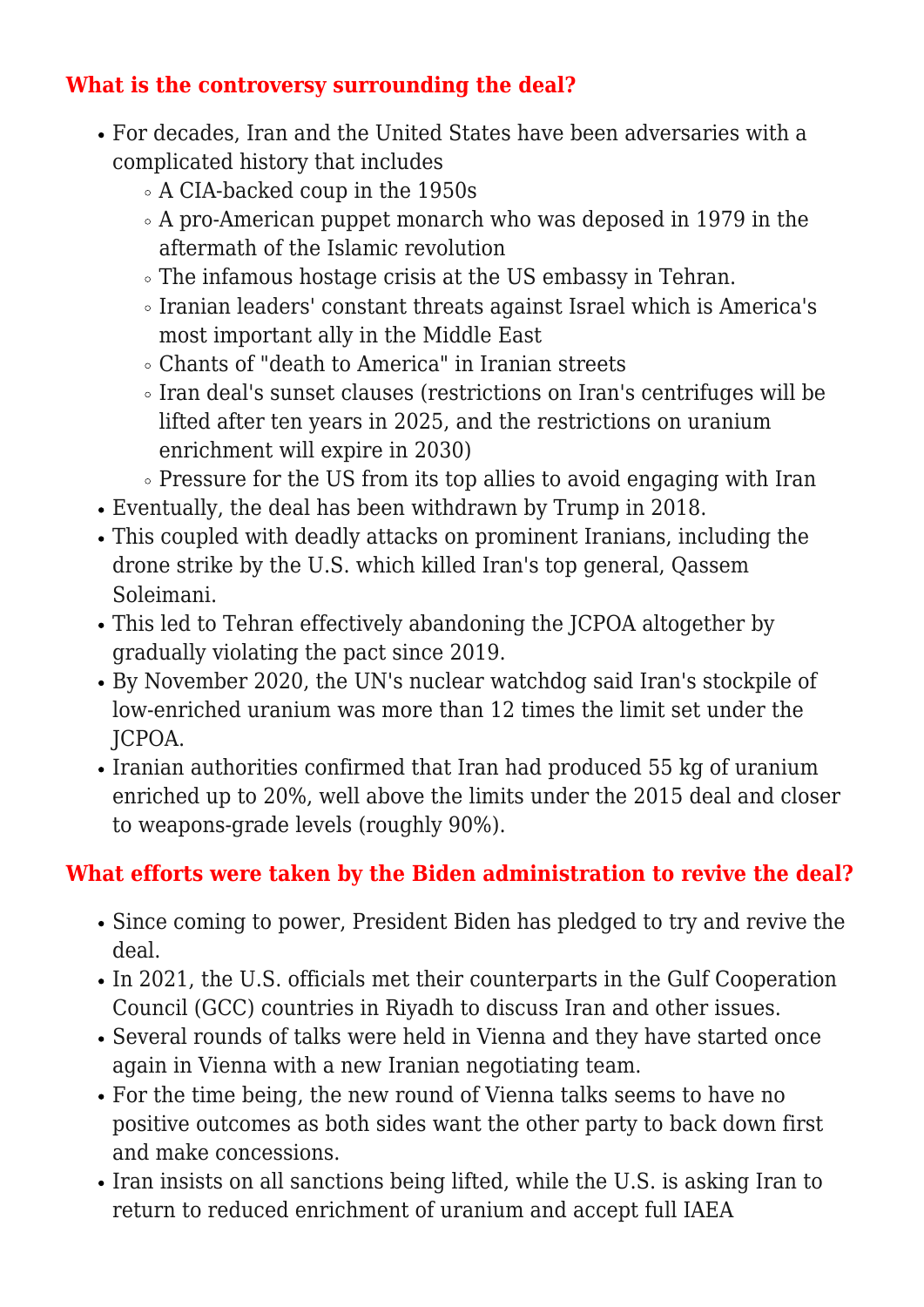inspections.

#### **How other countries view this deadlock?**

- **Europe's line-** Europeans have been almost non-existent in these new talks.
- The Political Director of European External Action Service, who coordinates talks between Tehran and 6 powers on reviving a 2015 nuclear pact seemed to be very positive about the way the negotiations had started.
- It seems that the Europe is trying to revive the deal as quickly as possible but at the same time, they seem not to be forceful mediators in these talks as China and Russia are favouring Iran.
- **China's remarks-** The China comments about the "nuclear hypocrisy" of the West similar to the fundamental arguments of the Iranian negotiators.
- **Israel's view-** Israeli officials have been pressing European governments and the U.S. on a real Iranian nuclear threat.
- It has said that the main mistake of the last decade was to quit the deal during the Trump administration.
- Israel is stressing Washington to use a different toolkit against Iran's forward gallop in the enrichment sphere.

# **What can be inferred from the Tehran's stand?**

- Iran's Supreme Leader Ayatollah Ali Khamenei's demands have consistently centered on full sanctions removal but the new government headed by Ebrahim Raisi has repeatedly proclaimed that nothing is agreed on unless everything has been agreed on.
- It seems that the Raisi government is testing international red lines, and trying to leverage Iran's expanding nuclear programme to produce more concessions from the international community, without paying significant costs.
- So there is an increasing pessimism on whether the Iran nuclear deal can be revived.
- It is certain that Iran and the U.S. will both fail if they try to corner each other with a "Trumpian" attitude.
- The key question which remains now is whether the nuclear negotiations in Vienna could become substantive or collapse with no results.

#### **References**